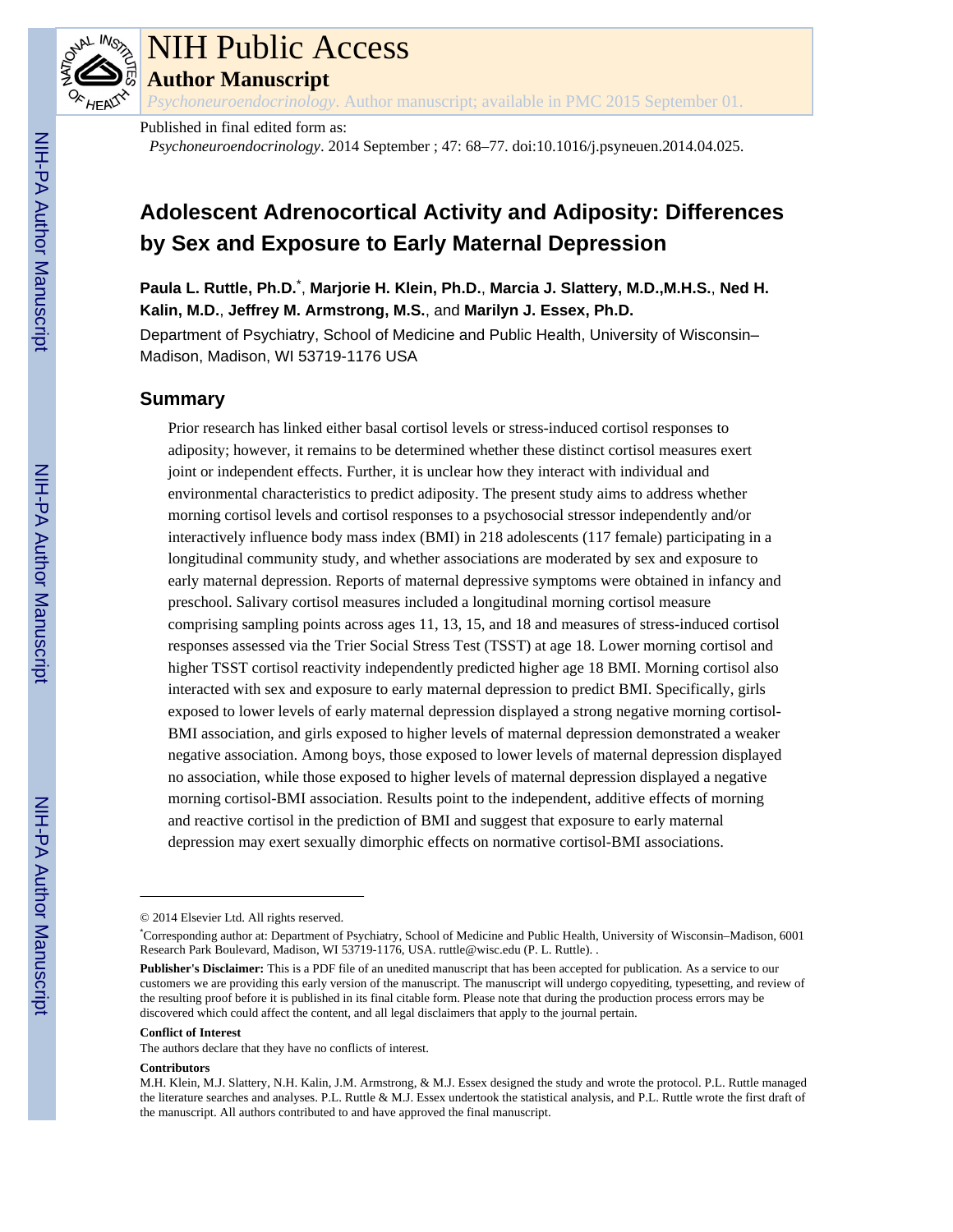# **Keywords**

adiposity; adolescence; body mass index (BMI); early maternal depression; morning cortisol; obesity; reactive cortisol; sex differences

# **Introduction**

Obesity is a global health concern with many negative short- and long-term consequences for well-being (Kraak and Story, 2010). Altered hypothalamic-pituitary-adrenal (HPA) axis activity, indexed by glucocorticoids such as cortisol, has been linked to higher adiposity through the interaction of the HPA axis with multiple neurophysiological systems, including activation of brain regions controlling food intake and hormones implicated in metabolism and appetite regulation (for a review, see Spencer and Tilbrook, 2011). Although basal cortisol levels and stress-induced cortisol responses have been separately linked to adiposity, research has yet to examine how these distinct cortisol measures work together. Furthermore, separate lines of research suggest that cortisol-adiposity associations may be influenced by the sex of the individual (Walker et al., 2000; Larsson et al., 2009) as well as prior stress exposure (Donoho et al., 2011). Understanding these complex associations may have important implications for improved identification of who is at risk of obesity as well as potential targets for intervention.

Studies of cortisol and adiposity have examined both diurnal measures and stress-induced responses of the HPA axis (Chrousos, 2000). Daily fluctuations in level of cortisol output typically follow a diurnal rhythm characterized by a surge upon awakening followed by a decline across the day. In response to a stressor, cortisol levels generally begin to increase upon encountering the stressor, peak approximately 10-30 minutes after the stressor's onset (Foley and Kirschbaum, 2010), and then decline depending on the nature of the challenge and the individual's resources. In general, studies of adiposity and HPA-axis functioning, both diurnal and stress-induced, have yielded mixed results (e.g., Wallerius et al., 2003; Brydon, 2011; Phillips et al., 2012). Nevertheless, many studies have linked greater adiposity to either lower morning levels of cortisol (Björntorp and Rosmond, 2000; Walker et al., 2000; Ranjit et al., 2005; Larsson et al., 2009; Kumari et al., 2010; Champaneri et al., 2013) or to higher cortisol responses to an experimental psychosocial stressor, with the latter indexed by a variety of measures including change from baseline to peak (Benson et al., 2009), total cortisol output (Epel et al., 2000), and cortisol output relative to baseline (Benson et al., 2009; Dockray et al., 2009). In our previous work examining associations of adolescent adiposity with diurnal cortisol, including morning, afternoon, and evening levels and decline over the day, we found that lower morning levels were most closely and consistently associated with higher BMI (both concurrently and longitudinally) at multiple time points across adolescence; moreover, a longitudinal measure of morning cortisol across ages 11, 13, and 15 was a stronger predictor of BMI than morning cortisol at any single age (Ruttle et al., 2013a). However, to our knowledge, no studies have considered both morning levels and stress-induced cortisol responses, leaving unexamined whether they jointly or independently predict adiposity.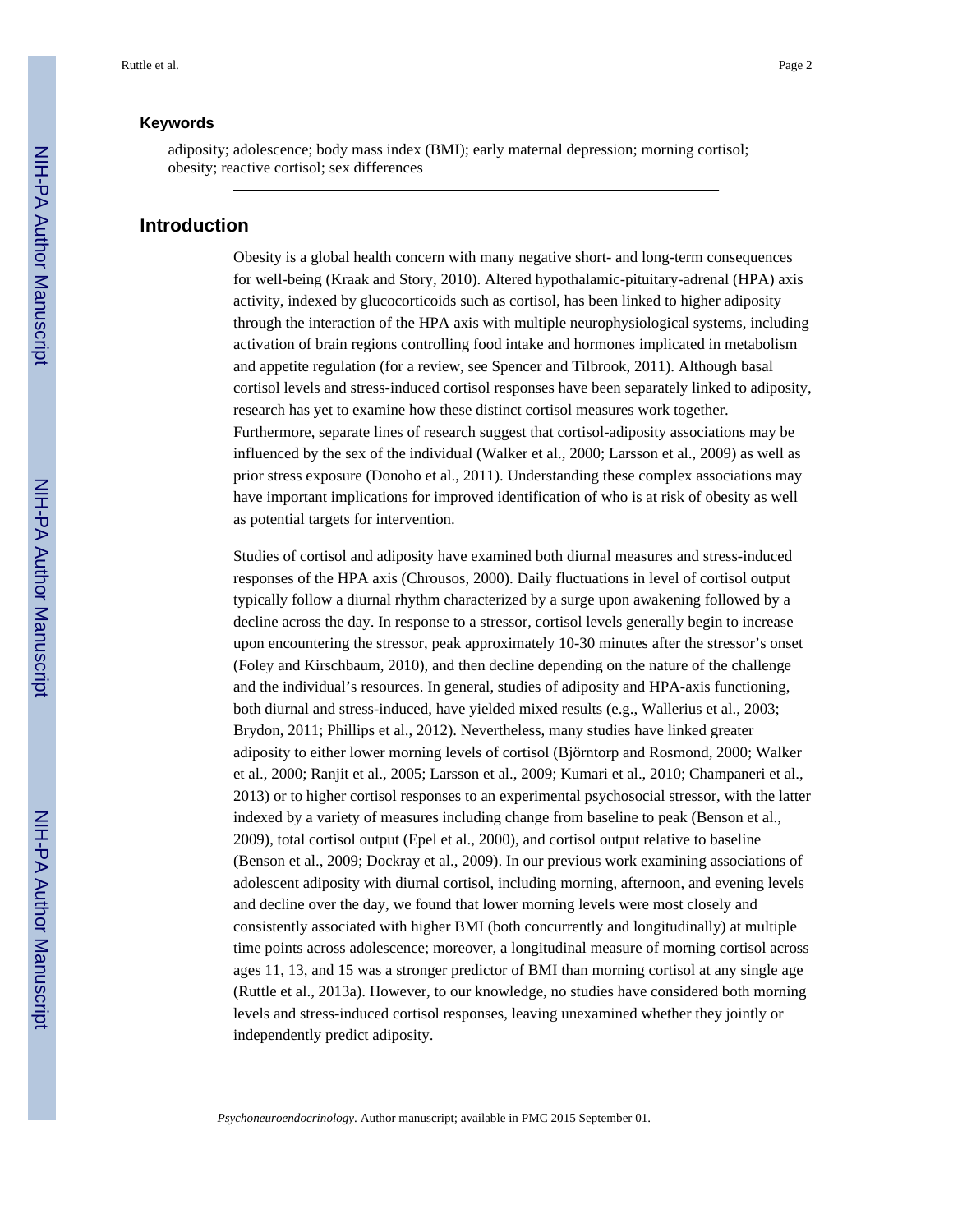The mixed findings regarding adiposity and HPA-axis functioning suggest that important individual characteristics or contextual factors may moderate those associations. In particular, there is some evidence of the moderating effects of an individual's sex and history of stress exposure. Although the majority of cortisol-adiposity studies solely examine one sex (e.g., Björntorp and Rosmond, 2000; Epel et al., 2000; Benson et al., 2009; Brydon, 2011; Hillman et al., 2012), a few studies have considered sex differences, including two that found lower morning cortisol levels to be associated with higher adiposity in women but not men (Walker et al., 2000; Larsson et al., 2009). Further, one study of adolescent females found that a higher cortisol awakening response was more strongly associated with higher adiposity among those exposed to recent chronic school-related stress (Donoho et al., 2011).

Previous studies of the cortisol-adiposity association have not considered the potential moderating influence of early chronic stress exposure. Among the more common early life stressors, exposure to maternal depression may be particularly salient due to associated deficits in mother–child interactions and insecure attachments that can alter HPA-axis activity (Ashman et al., 2002; Brennan et al., 2008; Dougherty et al., 2011) and influence feeding behaviors (Ertel et al., 2010). We previously demonstrated that early exposure to higher maternal depressive symptoms had a particularly potent effect on later HPA-axis activity both in childhood and adolescence (Essex et al., 2002b; Essex et al., 2011; Ruttle et al., 2013b). There is also some evidence that exposure to early, chronic maternal depression is associated with increased likelihood of later overweight or obesity; however, research into adolescence is sparse and authors suggest examining moderating factors to clarify associations (Lampard et al., 2014).

The current study builds on prior research, including our own, first by investigating the independent and joint associations of morning cortisol levels and cortisol responses to a psychosocial stressor with adiposity (i.e., body mass index; BMI) in a longitudinal community sample of 18-year-olds, and second by considering whether these cortisol-BMI associations are moderated by the individual's sex and exposure to maternal depression across the infancy and preschool periods. We hypothesized that lower morning cortisol levels would be associated with higher BMI. We also anticipated that greater cortisol responses to the psychosocial stress paradigm, the Trier Social Stress Test (TSST), would also be associated with higher BMI; however, due to inconsistencies in the measures used across previous studies, we took an exploratory approach by examining three indices of stress-induced cortisol responses. We also anticipated moderating effects of sex and exposure to early maternal depression on cortisol-BMI associations but, due to the sparse literature, did not hypothesize the direction of these effects.

# **Methods**

### **Participants**

Participants are the offspring of families recruited for the Wisconsin Study of Families and Work, a longitudinal study of child development. The original sample comprised 570 women and their partners recruited during pregnancy from obstetric/gynecology clinics and a low income clinic in two Midwestern cities (Hyde et al., 1995); 560 of the women had live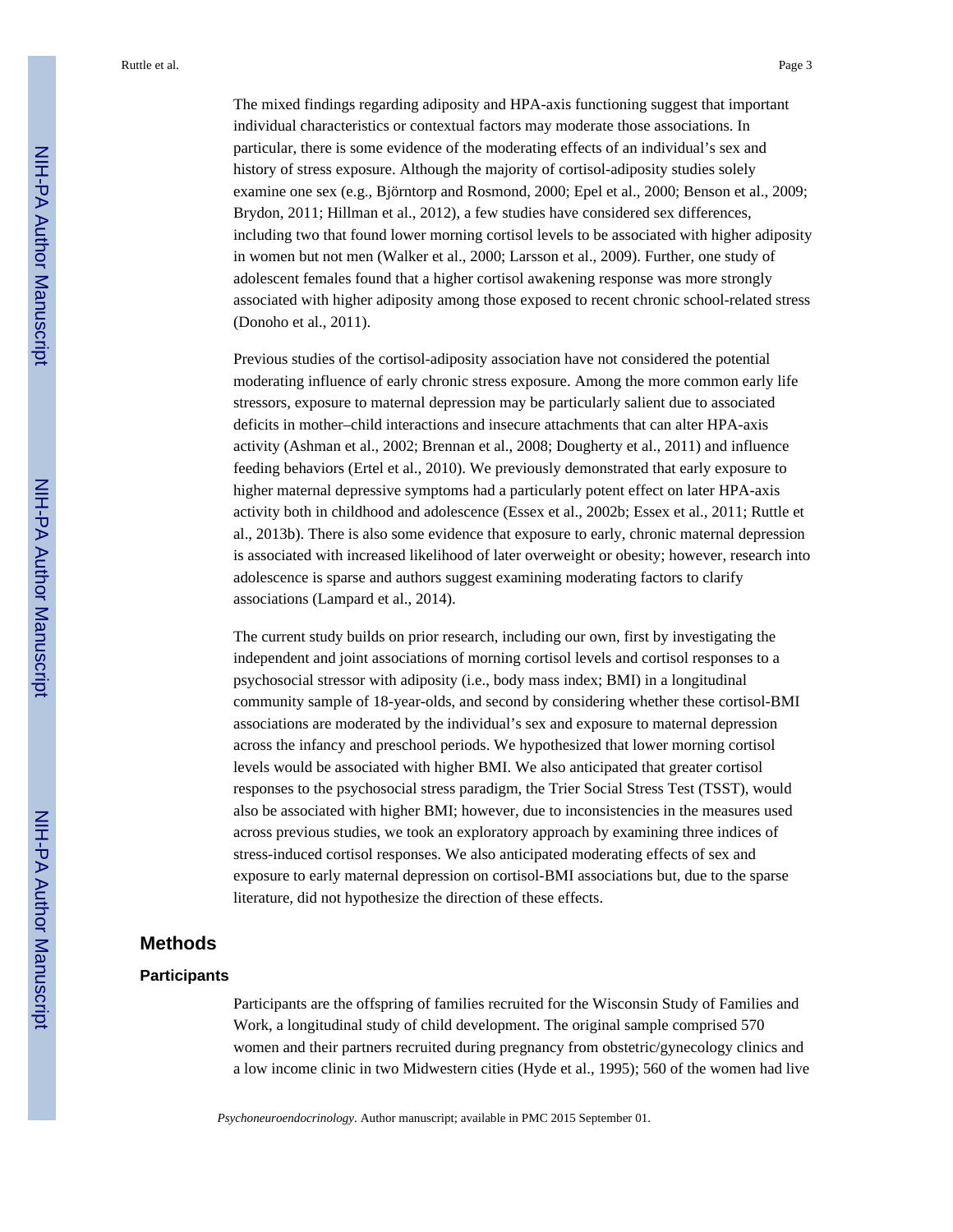majority were well-educated (mothers: 2% < high school degree, 40% high school graduates, 41% college graduates, and 17% had post-baccalaureate education; fathers' education levels were similar). Annual family income at the initial assessment ranged from \$10,000 to over \$200,000 (*Mdn* = \$48,000). The only significant difference between the 218 participating families and non-participants on demographic variables was that fathers in the participating sub-sample were slightly older:  $M = 32.0$  ( $SD = 5.47$ ) versus  $M = 30.9$  ( $SD =$ 4.74),  $t(548) = -2.52$ ,  $p < .05$ . There were no significant differences on any other demographic or moderating (i.e., sex, early maternal depression) variables. Parents gave informed consent at each time point; child assent was obtained beginning at age 11 years. All procedures were reviewed and approved by the University of Wisconsin Institutional Review Board and were in accordance with the Declaration of Helsinki.

#### **Measures**

**Adolescent Body Mass Index (BMI)—**At age 18, a trained research assistant used a level and tape measure to assess adolescent height. Height measurements were repeated until two measurements were obtained within  $\frac{1}{4}$  inch of each other, and the two closest readings were averaged. Weight was measured with a Health o meter EVERWeigh Lithium Electronic Scale (Sunbeam Health Division, Bridgeview, Illinois). Weight measurements were repeated until two readings within ½ pound were obtained, and the two closest readings were averaged. Adolescent body mass index (BMI) was calculated by dividing body weight in kilograms by the square of height in meters  $(kg/m<sup>2</sup>)$  and assigned a percentile adjusted for age and sex using representative data from the U.S. (Ogden et al., 2002).

**Salivary Cortisol—**Morning cortisol levels were assessed when adolescents were ages 11, 13, 15, and 18 years old; stress-induced cortisol responses were assessed at age 18 years. Details are provided below. All samples were collected via passive drool without the use of stimulants. At each age, saliva samples were stored in a −80 °C freezer until assayed using well-established, salivary enzymeimmunoassay kits (Salimetrics, State College, PA). All samples were assayed in duplicate. Intra-assay and inter-assay coefficients of variation for the assays were 3.5% and 5.1% respectively for age 18 and averaged 3.8 and 7.4% for the earlier assessments. The lower limit of detection for all assays was .003 μg/dL. Raw cortisol scores were log-transformed and extreme values were Winsorized to normalize distributions.

**Morning cortisol—**For each assessment across adolescence (ages 11, 13, 15, and 18), saliva samples were collected at home shortly after waking for 3 consecutive mornings. At each of the assessments, adolescents were instructed to provide a saliva sample immediately upon waking, prior to eating food, drinking beverages, and brushing teeth; freeze samples immediately after collection; and record collection time and medication use on collection days. Completed samples were transported to the lab on ice by research staff. A hierarchical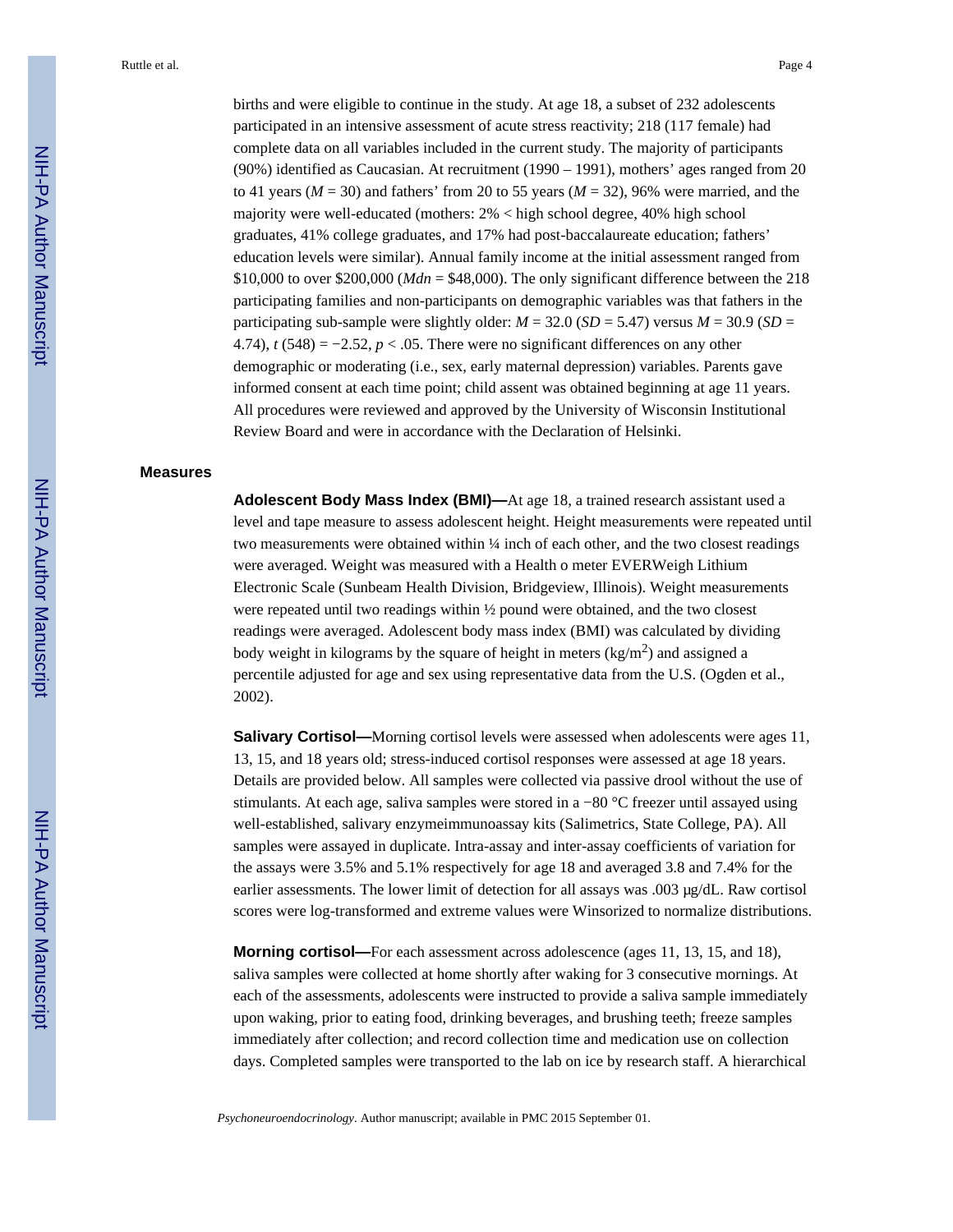linear model (HLM; for more information, see Bryk and Raudenbush, 1992) was employed to aggregate samples over several days and across the four assessments, taking into consideration daily variability in sampling time. Longitudinal morning cortisol values were computed by fitting a two-level HLM to the data that included within-individual variations in the intercept and slope (Level 1) and random effects representing between-individual differences (Level 2), not distinguishing between assessments or days. A predicted cortisol value was extracted for each individual, reflecting predicted average logged morning cortisol level from age 11 to 18.

**Reactive cortisol—**Stress-induced cortisol responses were assessed in the summer following grade 12 (age 18) with a version of the TSST (Kirschbaum et al., 1993), a wellestablished and highly standardized psychosocial stress paradigm consisting of 5min of free speech and 5min of mental arithmetic performed before of a panel of scrutinizing judges. To allow standardized testing in different settings, all TSSTs were administered in a portable testing booth comprising collapsible walls, folding chairs, lighting equipment, video camera and microphone atop a  $1.5 \times 2.4$  m rug. All 218 participants engaged in TSST assessments in the late afternoon, 170 in a laboratory setting and 48 in a home setting. Following a 60min acclimation period of questionnaires and neutral-content DVDs, all participants were escorted by a research assistant to a separate room which contained the TSST testing booth where two research assistants (one male and one female) enacting the role of TSST judges were seated. After the TSST, the judges exited and the research assistant re-entered the booth and remained with the adolescent during the 60min recovery period for completion of questionnaires and saliva collection. Serial samples of saliva were collected across the visit, including at baseline (following acclimation and immediately preceding the TSST), and 0, 10, 20, 30, 45, and 60min following completion of the TSST. To parallel measures employed in previous studies, three measures of stress-induced cortisol responses were derived from these individual samples: (1) cortisol reactivity (average peak sample minus baseline); (2) area under the curve with respect to ground  $(AUCg)$ , i.e., the geometric area below the cortisol response curve and above 0, which represents total cortisol output; and (3) area under the curve with respect to increase (AUCi), i.e., the geometric area below the cortisol response curve and above the individual's baseline level, which represents change over time relative to starting level (see Pruessner et al., 2003).

**Early Maternal Depressive Symptoms—**Maternal depression symptoms were measured in infancy (child ages 1, 4, and 12 months) and preschool (child ages 3.5 and 4.5 years) by the Center for Epidemiologic Studies—Depression scale (CES-D; Radloff, 1977), a 20-item measure assessing frequency of depressive symptomology on a 4-point response scale (ranging from  $0 =$  "rarely or none of the time" to  $3 =$  "most or all of the time") with possible overall scores ranging from 0 to 60. Scores were averaged within each time period (i.e., infancy and preschool) and then averaged across the two periods. The internal consistency of the items within the scale was good to excellent across all assessments ( $\alpha$ s > 0.85).

**Control Variables—**Three control variables previously shown to influence cortisol and/or obesity were considered: early pubertal development (Matchock et al., 2007; Ruttle et al.,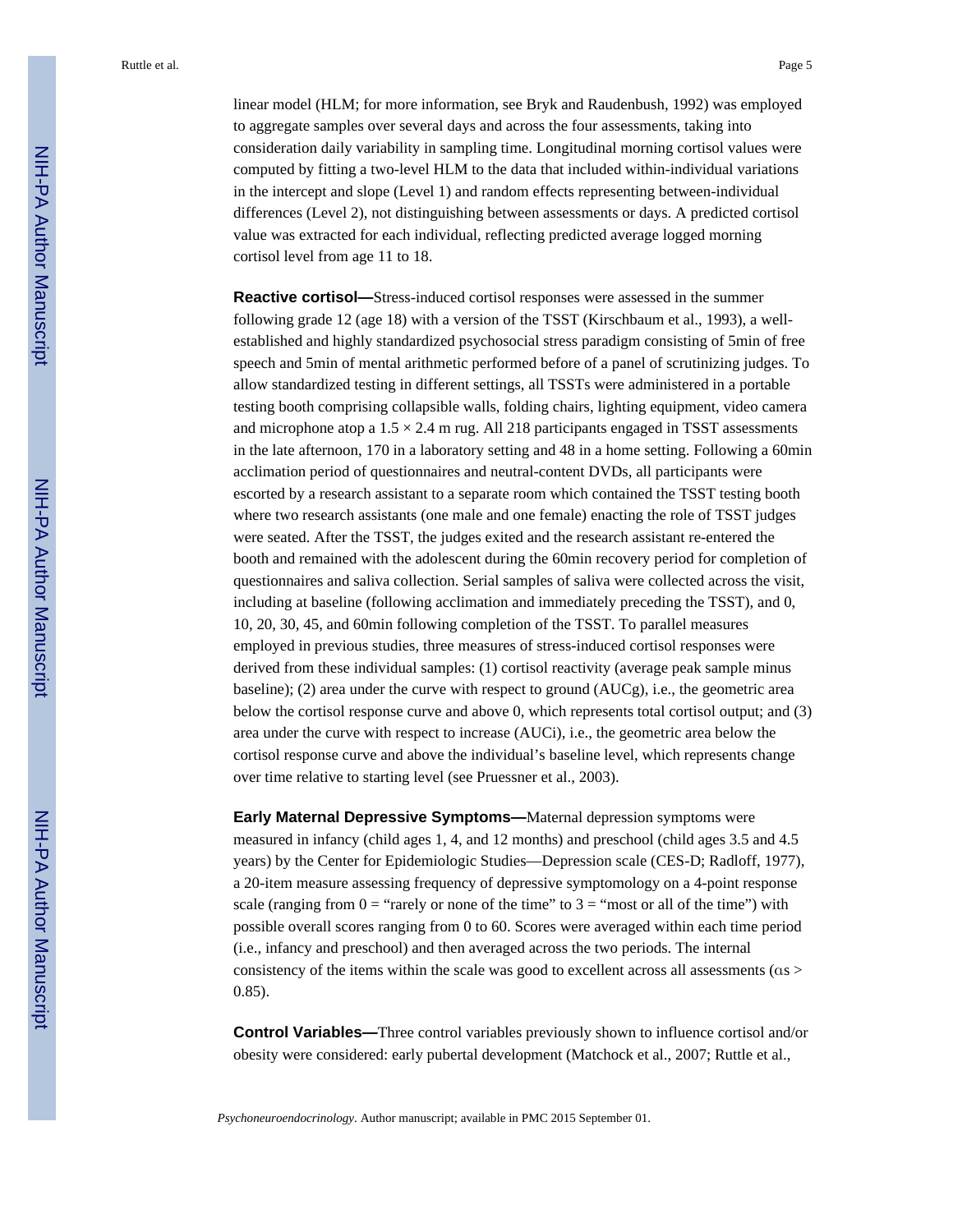2013a); adolescent depression (Goodman and Whitaker, 2002; Ruttle et al., 2011); and use of oral contraceptives (Bouma et al., 2009). The location where the TSST was conducted (i.e., laboratory versus home) was also included as a potential confound.

**Early pubertal development—**When youth were 11 years old, mothers and youth completed a self-administered Tanner stage measure based on descriptions and line drawings (Morris and Udry, 1980); mothers also completed the Pubertal Development Scale (PDS; Petersen et al., 1988). PDS ratings were converted to the Tanner metric and then averaged with mother Tanner ratings before averaging with child ratings (Shirtcliff et al., 2012).

**Adolescent depression symptoms—**Symptoms of depression were assessed using self-report during the initial acclimation period of the TSST visit via an adolescent version (Burk et al., 2011) of the MacArthur Health and Behavior Questionnaire (Boyce et al., 2002; Essex et al., 2002a). For each of 15 items, adolescents decided which of two statements was most like them (e.g., "I feel like crying most days/I don't feel like crying most days") and rated whether that statement was *really like me, mostly like me*, or *sort of like me*, resulting in items that were scored from 1 to 6 depending on which item-half was endorsed and to what degree. The depression scale is computed as a mean and had excellent internal consistency in this sample ( $\alpha$  = .90).

**Oral contraceptives—**Use of oral contraceptives was dummy coded as −0.5 for absence and +0.5 for presence. There was no use of any other medication with known effects on HPA-axis functioning or adiposity (e.g., oral glucocorticoids).

**TSST location—**The location where the TSST was conducted in the standardized portable "booth" was dummy coded as −0.5 for laboratory and +0.5 for home.

## **Statistical Analysis**

Descriptive statistics were examined for each cortisol sample across the TSST; these were used to confirm the expected overall pattern of response (i.e., rise from baseline followed by post-peak decline) and to identify the time point with the highest average cortisol value, which was then used in the computation of the cortisol reactivity measure. Descriptive statistics (mean, standard deviation) and partial correlations (controlling on early pubertal status, adolescent depression symptoms, use of oral contraceptives, and location of the TSST) among all of the major variables were also examined. Additional descriptive statistics were obtained to better understand the BMI distribution and preponderance of clinical levels of maternal depression. Major research questions were addressed via hierarchical multiple regression analysis, with each continuous predictor variable centered at its mean and dichotomous variables coded as −.5 and +.5. To address the question of the associations of morning cortisol levels and stress-induced cortisol responses with BMI, the two cortisol variables and their interaction, together with the control variables, were entered into the model in the first step. In addition, to adequately control on any influence of the location of the TSST (laboratory vs. home) on the cortisol-BMI associations, two-way multiplicative interaction terms of TSST location with each of the cortisol variables were included. Next,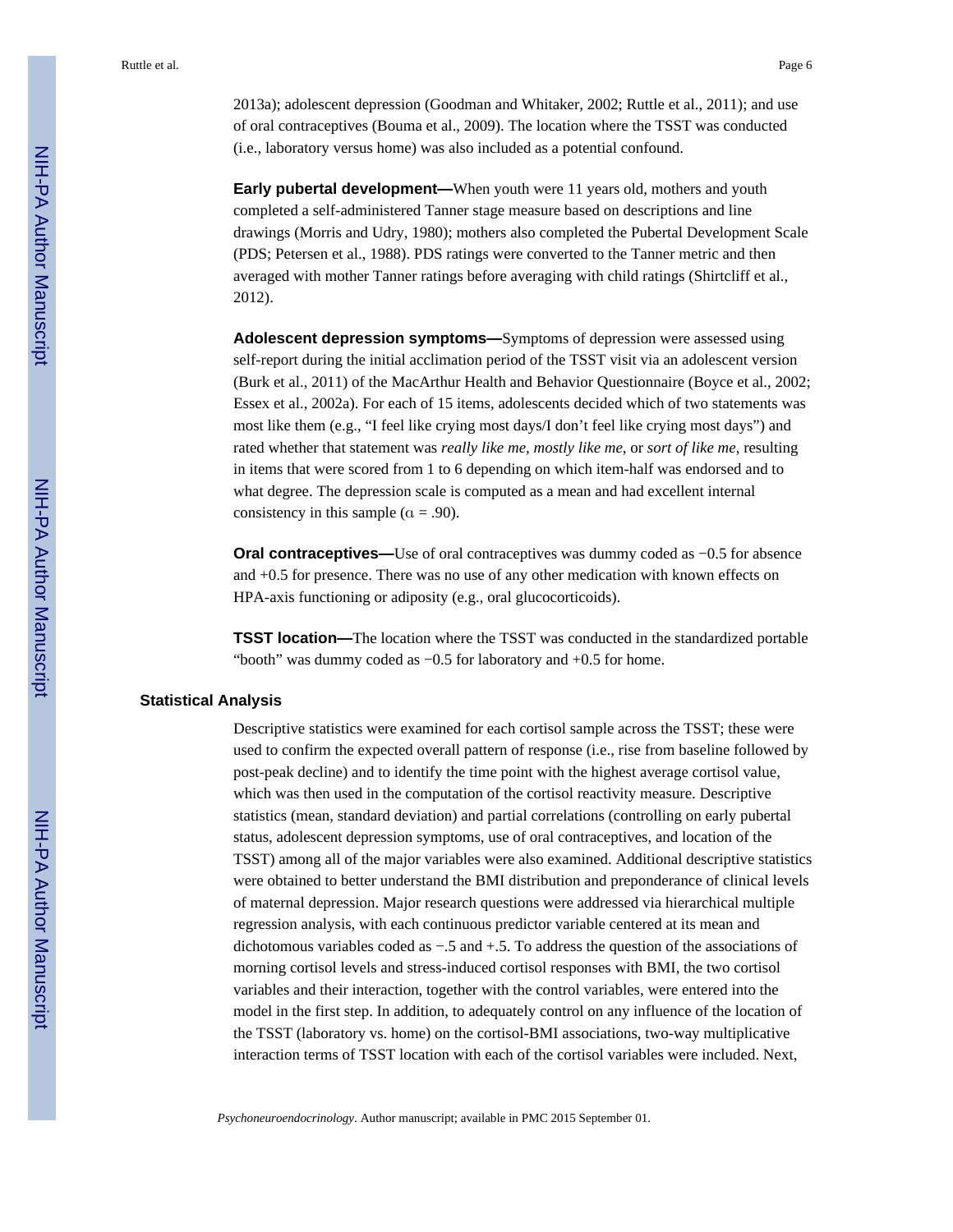to investigate possible moderating effects of sex and exposure to early maternal depression, these two variables were added to the model in the second step, together with four two-way interactions of maternal depression or sex by each of the two cortisol variables, and the two

three-way interactions of sex by maternal depression by each of the cortisol variables. To examine differences in associations between measures of stress-induced cortisol responses and BMI, separate regressions were conducted using those stress-induced cortisol-response measures that were significantly associated with BMI in partial correlations. For comparability with cross-sectional studies, secondary regression analyses were run that substituted morning cortisol from age 18 (the age when stress-induced TSST cortisol measures were also assessed) for the longitudinal morning cortisol measure.

# **Results**

As shown in Figure 1, results indicate that the TSST induced an overall cortisol response in this sample of adolescents. The TSST cortisol reactivity score was computed as the cortisol score at 10min post-TSST (i.e., the overall peak) minus baseline.

Descriptive statistics and partial correlations of all major variables are presented in Table 1. Results reveal a negative association between BMI and adolescent morning cortisol and positive associations of BMI with TSST cortisol reactivity and AUCi, with cortisol reactivity demonstrating the strongest association with BMI. There was no association of BMI with TSST AUCg. To understand the clinical relevance of BMI and maternal depression scores, additional descriptive statistics were obtained. Examination of obesity categories revealed that 6.9% ( $n = 15$ ) of adolescents were lower weight ( $\langle 15^{th}$  percentile), 69.7% ( $n = 152$ ) were normal weight (15<sup>th</sup> to 84<sup>th</sup> percentile), 12.8% ( $n = 28$ ) were overweight (85<sup>th</sup> to 94<sup>th</sup> percentile) and 10.6% ( $n = 23$ ) were obese ( $\frac{95}{}$ <sup>th</sup> percentile) according to age and gender norms. Using the established cut point of 16 on the CES-D (CES-D; Radloff, 1977), 17.4% (*n* = 38) of mothers met criteria for depression at least once during the infancy period, 17.4% (*n* = 38) met criteria at least once during the preschool period, and  $9.2\%$  ( $n = 20$ ) met criteria at least once during both developmental periods.

# **Associations between Morning and Stress-Induced Cortisol and BMI**

Initial regression analyses focused on morning cortisol and TSST cortisol reactivity, as the latter was the stress-induced cortisol measure most strongly linked to BMI. Results revealed significant main effects of both morning cortisol and TSST cortisol reactivity with BMI (Table 2, Step 1). Specifically, as hypothesized, lower morning cortisol levels and higher TSST cortisol reactivity were both significantly associated with higher BMI. There was no significant interactive effect of morning cortisol  $\times$  TSST cortisol reactivity.

Next, when the potential moderators were considered, both the morning and reactive cortisol variables remained significant predictors of BMI and a significant three-way sex  $\times$  maternal depression  $\times$  morning cortisol interaction emerged (Table 2, Step 2). To probe this interaction, we ran the regression analyses separately for girls and boys. Results revealed that the interaction of maternal depression  $\times$  longitudinal morning cortisol was marginally significant for both sexes but in opposite directions – that is, positive for girls ( $\beta$  = .17, *t* = 1.82,  $p = .07$ ) and negative for boys ( $\beta = -.19$ ,  $t = -1.63$ ,  $p = .11$ ). As shown in Figure 2,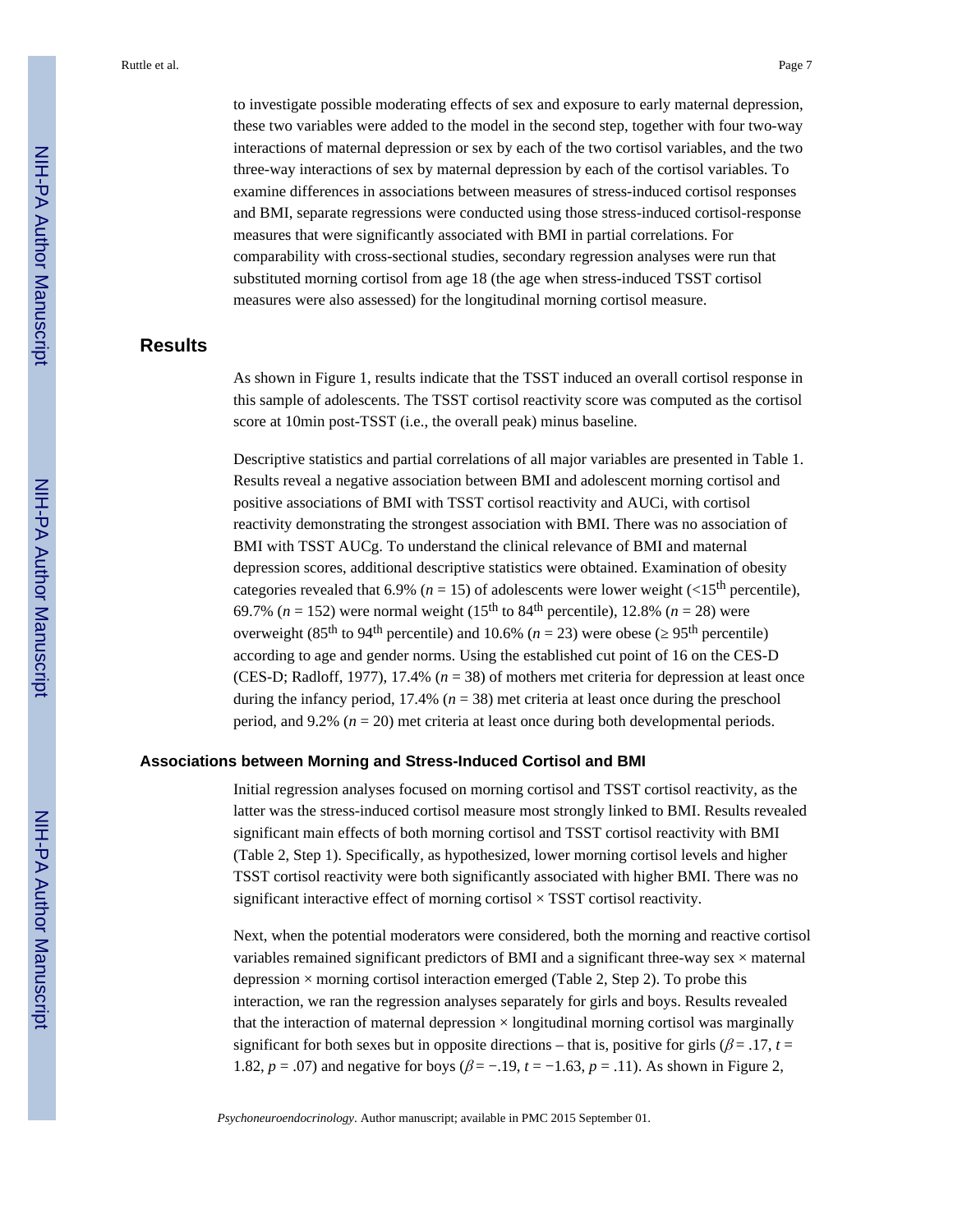girls exposed to lower levels of maternal depression demonstrated a strong negative association between morning cortisol and BMI (i.e., lower morning cortisol was associated with higher BMI and higher morning cortisol was associated with lower BMI) and girls exposed to higher levels of maternal depression displayed a weaker negative association. Boys exposed to lower levels of maternal depression displayed no association between morning cortisol and BMI, whereas boys exposed to higher levels of maternal depression demonstrated a negative morning cortisol-BMI association, parallel to that of girls exposed to high levels of maternal depression.

When the regression model was rerun with TSST cortisol AUCi in place of cortisol reactivity, the main effect of TSST cortisol AUCi was weaker than for TSST cortisol reactivity ( $\beta$  = .14,  $t$  = 1.82,  $p$  = .07). Otherwise, as expected, the main effect of morning cortisol ( $\beta$  = −.29, *t* = −3.44, *p* = .001) and the three-way sex × maternal depression × morning cortisol interaction ( $\beta$  = .20,  $t$  = 2.57,  $p$  = .011) remained significant, and all other interactions remained non-significant.

As secondary analyses, both the cortisol reactivity and cortisol AUCi regression models were rerun substituting age 18 morning cortisol for the longitudinal morning cortisol measure. In both models, main effects of age 18 morning cortisol and corresponding threeway interactions were in the same direction as the effects identified for the longitudinal morning cortisol measure, but were weaker predictors of BMI (cortisol reactivity model main effect:  $\beta = -0.24$ ,  $t = -2.80$ ,  $p = 0.006$ ; three-way interaction:  $\beta = 0.15$ ,  $t = 1.88$ ,  $p = 0.06$ ; cortisol AUCi model main effect:  $\beta = -.25$ ,  $t = -2.84$   $p = .005$ ; three-way interaction:  $\beta = .$ 16,  $t = 2.03$ ,  $p = .04$ ).

# **Discussion**

Prior studies have found associations between higher adiposity and either lower morning cortisol levels (Björntorp and Rosmond, 2000; Walker et al., 2000; Ranjit et al., 2005; Larsson et al., 2009; Kumari et al., 2010; Champaneri et al., 2013) or greater stress-induced cortisol responses (Epel et al., 2000; Benson et al., 2009; Dockray et al., 2009). The present study extends this work by examining—for the first time, to our knowledge—both morning cortisol levels and stress-induced cortisol responses in the same model. In a longitudinal community sample of 18 year olds, we found lower morning cortisol (an HLM-derived measure that averaged levels across ages 11, 13, 15, and 18) and greater TSST cortisol reactivity (i.e., 10min post-TSST minus baseline) to be associated with higher BMI, independent of one another. This finding suggests that the effects of these distinct, uncorrelated cortisol measures are additive and account for independent portions of variance in explaining BMI. Furthermore, when these cortisol variables were substituted with the age 18 morning (for longitudinal morning) or TSST AUCi (for TSST reactivity), similar but weaker associations with BMI were identified; these results suggest that more stable measures of basal HPA-axis functioning and measures reflecting the reactivity rather than recovery portion of the stress response may be most closely associated with BMI.

The present study also extends prior research by examining whether sex and/or maternal depressive symptoms moderated the observed cortisol-BMI associations. Results revealed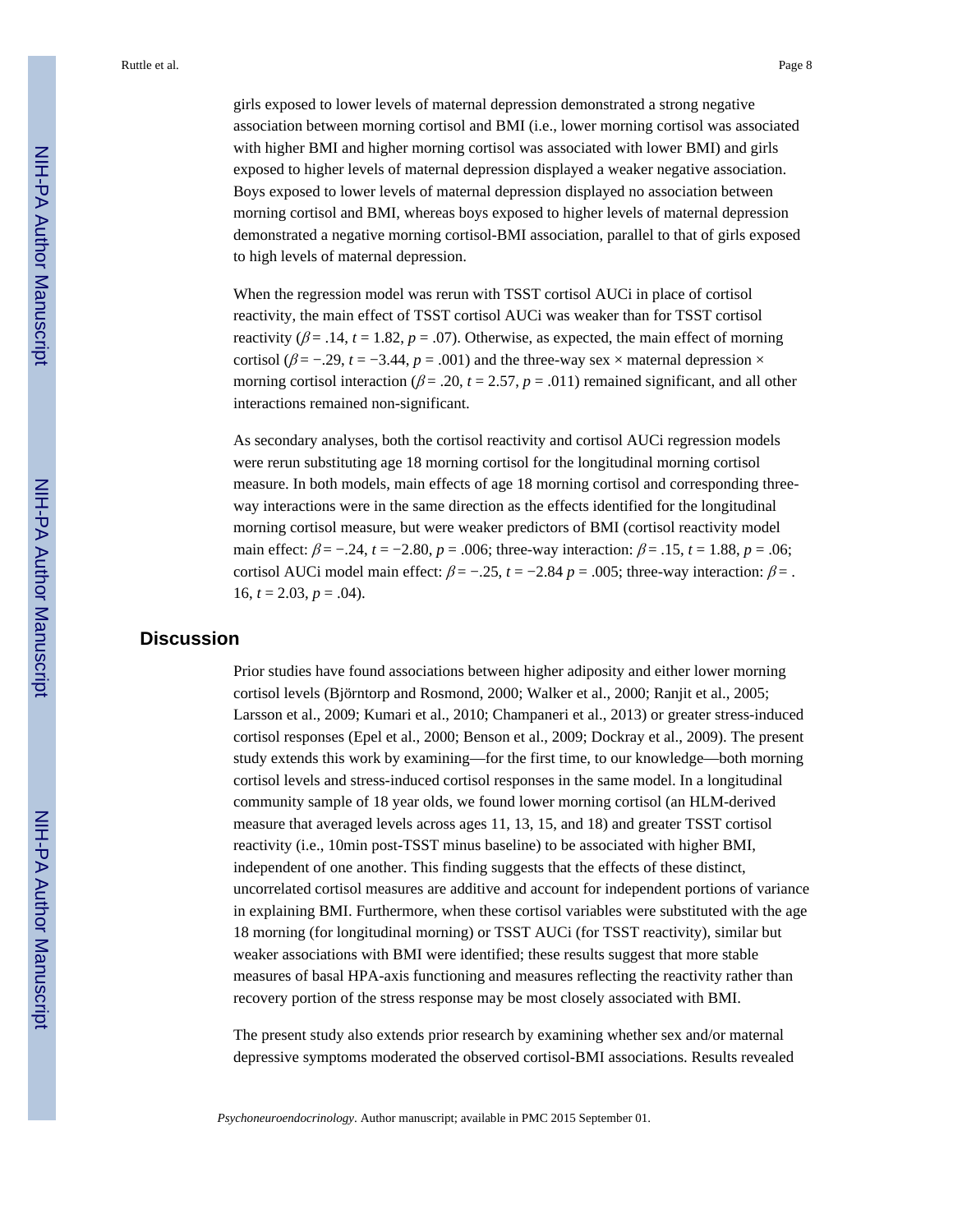no moderation of the association between stress-induced cortisol responses and BMI. However, moderation was observed for the association of morning cortisol with BMI: a significant three-way interaction was found for sex  $\times$  maternal depression  $\times$  morning cortisol, revealing that the anticipated negative association between longitudinal morning cortisol and BMI was not consistent for all participants. Specifically, girls exposed to lower levels of maternal depression displayed a strong negative association between morning cortisol and BMI, and this association was weaker among girls exposed to higher levels of early maternal depression. Conversely, boys exposed to lower levels of early maternal depression demonstrated no morning cortisol-BMI association, whereas boys exposed to higher levels of maternal depression displayed a negative association similar in magnitude to girls exposed to higher levels of maternal depression.

These findings of moderation suggest that exposure to maternal depression may alter the normative associations between cortisol and BMI in a sexually dimorphic manner. Despite some research on the links between various stressors, cortisol, and obesity (Pasquali, 2012), the effects of early life stress on cortisol-obesity associations and how such associations may differ for males and females remain largely unexamined. Two studies examining sex differences in cortisol-BMI associations found negative associations between morning cortisol and adiposity in females but not in males (Walker et al., 2000; Larsson et al., 2009), which parallels the gender-specific associations observed in the present study between morning cortisol and BMI among adolescents exposed to lower levels of maternal depressive symptoms. Moreover, one may anticipate sex differences in a variety of mental and physical health conditions associated with HPA axis functioning, given the extensive interplay between the systems governing adrenal and gonadal hormones (Pasquali, 2012). While this is the first study examining the influence of maternal depression on cortisol-BMI associations, previous research has shown inconsistent associations between maternal depression and adiposity (Lampard et al., 2014), suggesting that maternal depression may work in combination with other factors, such as stress physiology, to influence adiposity.

Although the present study was not designed to examine the mechanisms through which altered HPA axis activity influences obesity, nor the underlying mechanisms through which these associations may vary by sex or exposure to early life maternal depression, we and other researchers have speculated about some of these associations. Considerable preclinical and clinical research has identified several pathways through which increased reactive cortisol may influence obesity (Bjorntorp, 1996; Wajchenberg, 2000). Suggested mechanisms include impairment of the activity of growth hormone, pituitary gonadotropin, and thyroid stimulating hormone (Chrousos, 2000) as well as antagonizing the effects of insulin, breaking down lipids, and increasing blood glucose levels (Stulnig, 2004), all of which can contribute to weight gain and promote fat accumulation. Mechanisms underlying the association between low morning cortisol levels and increased adiposity are less clear but it has been suggested that lower basal cortisol levels may be reflective of HPA axis down-regulation due to earlier chronic exposure to high levels of endogenously released basal and/or stress responsive cortisol (Champaneri, 2013). It is also worth considering that lower morning levels and higher stress-induced cortisol responses may be independently associated with increased BMI because these two physiological patterns are linked to different subtypes of obesity (e.g., lower morning levels may be related to peripheral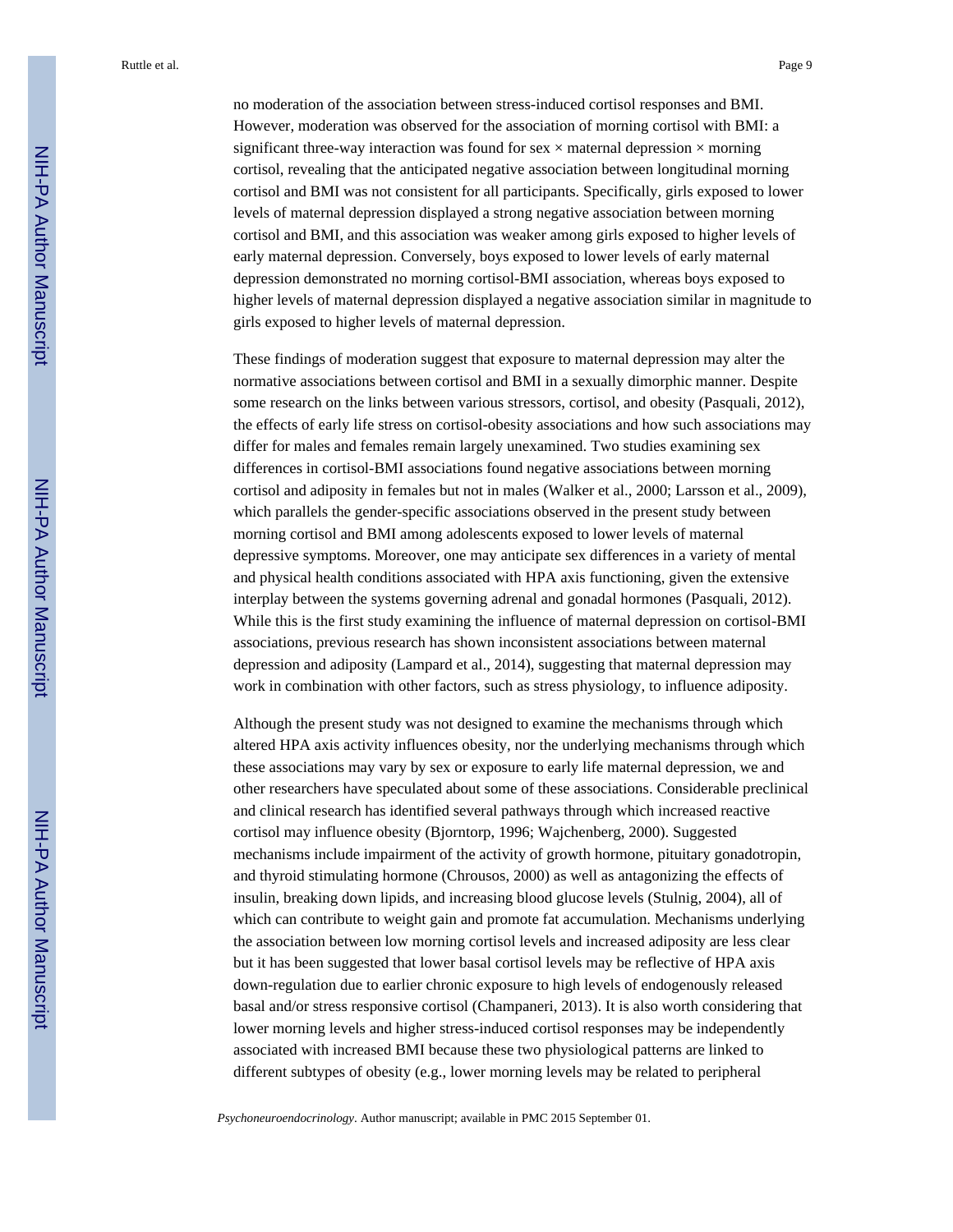adiposity whereas increased cortisol reactivity may be related to visceral adiposity); however, this possibility has yet to be examined. Additionally, given that various genetic polymorphisms linked to obesity have also been found to be associated with increased or decreased cortisol sensitivity (see Nieuwenhuizen and Rutters, 2008), it may be that genetic factors play a role in the differential contribution of lower morning and higher reactive cortisol levels. Although the mechanisms through which sex and maternal depression influence cortisol-adiposity associations remains unclear, research has shown sexually dimorphic effects of early life stress (including maternal depression) in neuroendocrine functioning (Ruttle et al., 2013b), sex differences in associations between early life stress, cortisol, brain functioning, and mental health (Burghy et al., 2012), and sex differences in cortisol-obesity associations (Walker et al., 2000; Larsson et al., 2009).

Overall, the present study's findings highlight the complex associations between HPA axis functioning, sex, early exposure to maternal depression, and BMI. Understanding the underlying processes and mechanisms will require additional human as well as preclinical studies. Long-term prospective studies beginning early in life with repeated measures of stress exposure, HPA axis functioning and adiposity are necessary in order to establish directionality between cortisol-BMI associations. This is important because increased cortisol has been implicated as both cause and consequence of weight gain in healthy adults, i.e., administration of corticotropin-releasing hormone increased cortisol levels and prompted increased food consumption, and intentional weight gain resulted in increased cortisol levels (for a review, see Foss and Dyrstad, 2011). Furthermore, additional human studies are warranted to identify the role of psychosocial mechanisms in certain cortisolobesity associations. For example, given the cultural stigmatization of obesity and idealization of thin female bodies and lean, muscular male bodies (Halliwell and Diedrichs, 2012), obese adolescents –especially those who have internalized dominant appearance ideals (Bearman et al., 2006) – may be more likely to demonstrate strong stress responses under the intense evaluative scrutiny of the TSST. While human studies may be able to address some of the remaining unanswered questions, preclinical studies are needed to fully elucidate the underlying biological mechanisms through which cortisol influences obesity. As an initial step to better understanding the neurophysiological mechanisms underlying cortisol-obesity associations in preclinical populations, studies should seek to identify parallel associations between adiposity and basal, diurnal, and reactive cortisol in both humans and animals, as the methods traditionally employed to test cortisol-obesity associations in these populations typically differ (Dallman et al., 2006).

By examining multiple measures of HPA axis functioning in relation to BMI in a community-based, adolescent sample, the present study serves as a stepping stone for future research. Our sample size was substantially larger than many studies of adolescents and adults (Epel et al., 2000; e.g., Benson et al., 2009; Dockray et al., 2009; Brydon, 2011; exceptions include Hillman et al., 2012; Phillips et al., 2012). Moreover, we examined associations in both males and females, explored key individual and contextual factors as potential moderators, and included important control variables. However, this study is not without limitations. The relative racial and ethnic homogeneity limits the generalizability of our findings. Also, although BMI is a commonly employed method of measuring adiposity, the results may not necessarily extend to other measures (e.g., waist circumference, visceral/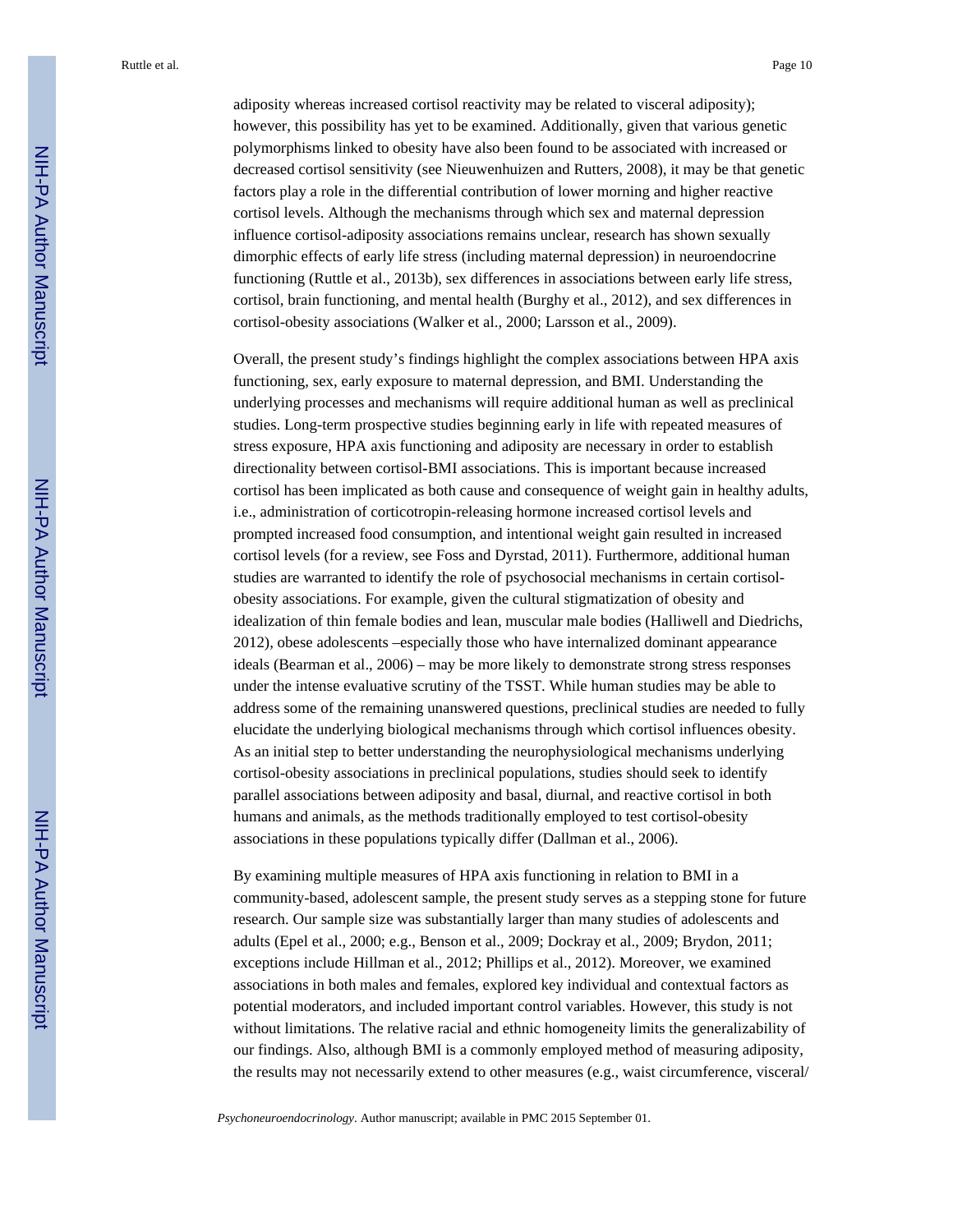subcutaneous adipose tissue), which may better reflect various obesity phenotypes that are often influenced by different underlying processes and that vary by sex (Pasquali, 2012). Further, the current study does not allow us to infer directionality or temporal sequencing of the observed effects, thus long-term developmental studies examining both cortisol and adiposity over time are necessary. Additionally, exactly how both diurnal and reactive cortisol independently contribute to BMI remains unclear; further research is needed to identify the mechanisms that connect HPA-axis function and adiposity in typically developing human populations and improve our understanding of the pathogenesis of obesity. Together, such information will improve our ability to identify individuals at risk of becoming overweight, suggest new foci for prevention/intervention efforts, and ultimately contribute to the attenuation of the negative economic, emotional, and physical health impacts of obesity.

# **Acknowledgments**

The authors wish to express their appreciation to the participating families, the staff of the Wisconsin Study of Families and Work, and Dr. Elizabeth Shirtcliff for providing consultation on the cortisol measures.

#### **Funding**

This research was supported by NIH grants R01-MH044340, P50-MH052354, P50-MH069315, P50-MH084051, R21-MH082705, and UL1-RR025011; the HealthEmotions Research Institute and the Robert Wood Johnson Foundation Health & Society Scholars Program, both at the University of Wisconsin–Madison; and the John D. and Catherine T. MacArthur Foundation Research Network on Psychopathology and Development. MJS was also supported by the Clinical and Translational Science Award (CTSA) program, through the NIH National Center for Advancing Translational Sciences (NCATS), grant UL1TR000427. The content is solely the responsibility of the authors and does not necessarily represent the official views of the NIH. Partial support for PLR was provided by the Canadian Institutes of Health Research Post-doctoral Fellowship.

# **References**

- Ashman SB, Dawson G, Panagiotides H, Yamada E, Wilkinson CW. Stress hormone levels of children of depressed mothers. Dev. Psychopathol. 2002; 14:333–349. [PubMed: 12030695]
- Bearman SK, Presnell K, Martinez E, Stice E. The skinny on body dissatisfaction: a longitudinal study of adolescent girls and boys. J. Youth Adolesc. 2006; 35:229–241.
- Benson S, Arck PC, Tan S, Mann K, Hahn S, Janssen OE, Schedlowski M, Elsenbruch S. Effects of obesity on neuroendocrine, cardiovascular, and immune cell responses to acute psychosocial stress in premenopausal women. Psychoneuroendocrinology. 2009; 34:181–189. [PubMed: 18838227]
- Björntorp P, Rosmond R. Obesity and cortisol. Nutrition. 2000; 16:924–936. [PubMed: 11054598]
- Bouma EMC, Riese H, Ormel J, Verhulst FC, Oldehinkel AJ. Adolescents' cortisol responses to awakening and social stress; effects of gender, menstrual phase and oral contraceptives. The TRAILS study. Psychoneuroendocrinology. 2009; 34:884–893. [PubMed: 19195792]
- Boyce WT, Essex MJ, Goldstein LH, Armstrong JM, Kraemer HC, Kupfer DJ. The confluence of mental, physical, social, and academic difficulties in middle childhood. I: Exploring the "headwaters" of early life morbidities. J. Am. Acad. Child Adolesc. Psychiatry. 2002; 41:580–587. [PubMed: 12014791]
- Brennan PA, Pargas R, Walker EF, Green P, Newport DJ, Stowe ZN. Maternal depression and infant cortisol: influences of timing, comorbidity and treatment. J. Child Psychol. Psychiatry. 2008; 49:1099–1107. [PubMed: 18492036]
- Brydon L. Adiposity, leptin and stress reactivity in humans. Biol. Psychol. 2011; 86:114–120. [PubMed: 20193730]
- Bryk, AS.; Raudenbush, SW. Hierarchical Linear Models: Applications and Data Analysis Methods, Advanced Qualitative Techniques in the Social Sciences. Sage Publications; Thousand Oaks, CA: 1992.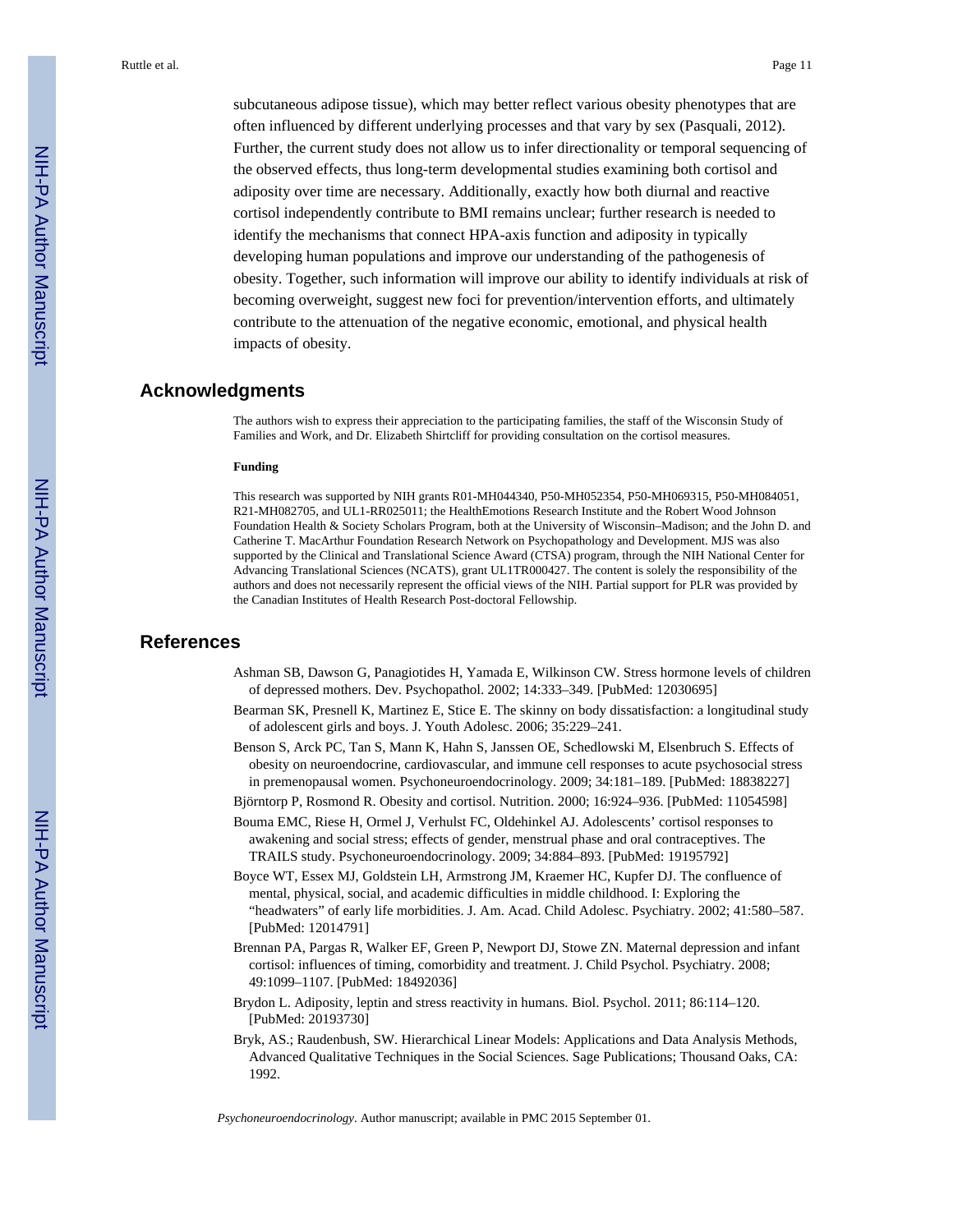- Burghy CA, Stodola DE, Ruttle PL, Molloy EK, Armstrong JM, Oler JA, Fox ME, Hayes AS, Kalin NH, Essex MJ, Davidson RJ, Birn RM. Developmental pathways to amygdala-prefrontal function and internalizing symptoms in adolescence. Nat. Neurosci. 2012; 15:1736–1741. [PubMed: 23143517]
- Burk LR, Armstrong JM, Park J-H, Zahn-Waxler C, Klein MH, Essex MJ. Stability of early identified aggressive victim status in elementary school and associations with later mental health problems and functional impairments. J. Abnorm. Child Psychol. 2011; 39:225–238. [PubMed: 20811772]
- Champaneri S, Xu X, Carnethon MR, Bertoni AG, Seeman T, DeSantis AS, Diez Roux A, Shrager S, Golden SH. Diurnal salivary cortisol is associated with body mass index and waist circumference: the Multiethnic Study of Atherosclerosis. Obesity. 2013; 21:E56–63. [PubMed: 23404865]
- Chrousos GP. The role of stress and the hypothalamic-pituitary-adrenal axis in the pathogenesis of the metabolic syndrome: neuro-endocrine and target tissue-related causes. Int. J. Obes. Relat. Metab. Disord. 2000; 24(Suppl 2):S50–55. [PubMed: 10997609]
- Dallman MF, Pecoraro NC, La Fleur SE, Warne JP, Ginsberg AB, Akana SF, Laugero KC, Houshyar H, Strack AM, Bhatnagar S, Bell ME. Glucocorticoids, chronic stress, and obesity. Prog. Brain Res. 2006; 153:75–105. [PubMed: 16876569]
- Dockray S, Susman EJ, Dorn LD. Depression, cortisol reactivity, and obesity in childhood and adolescence. J. Adolesc. Health. 2009; 45:344–350. [PubMed: 19766938]
- Donoho CJ, Weigensberg MJ, Emken BA, Hsu JW, Spruijt-Metz D. Stress and abdominal fat: preliminary evidence of moderation by the cortisol awakening response in Hispanic peripubertal girls. Obesity. 2011; 19:946–952. [PubMed: 21127479]
- Dougherty LR, Klein DN, Rose S, Laptook RS. Hypothalamic-pituitary-adrenal axis reactivity in the preschool-age offspring of depressed parents: moderation by early parenting. Psychol. Sci. 2011; 22:650–658. [PubMed: 21460339]
- Epel ES, McEwen B, Seeman T, Matthews K, Castellazzo G, Brownell KD, Bell J, Ickovics JR. Stress and body shape: stress-induced cortisol secretion is consistently greater among women with central fat. Psychosom. Med. 2000; 62:623–632. [PubMed: 11020091]
- Ertel KA, Koenen KC, Rich-Edwards JW, Gillman MW. Maternal depressive symptoms not associated with reduced height in young children in a US prospective cohort study. PLoS ONE. 2010; 5:e13656. [PubMed: 21048958]
- Essex MJ, Boyce WT, Goldstein LH, Armstrong JM, Kraemer HC, Kupfer DJ. The confluence of mental, physical, social, and academic difficulties in middle childhood. II: Developing the MacArthur Health and Behavior Questionnaire. J. Am. Acad. Child Adolesc. Psychiatry. 2002a; 41:588–603. [PubMed: 12014792]
- Essex MJ, Klein MH, Cho E, Kalin NH. Maternal stress beginning in infancy may sensitize children to later stress exposure: effects on cortisol and behavior. Biol. Psychiatry. 2002b; 52:776–784. [PubMed: 12372649]
- Essex MJ, Shirtcliff EA, Burk LR, Ruttle PL, Klein MH, Slattery MJ, Kalin NH, Armstrong JM. Influence of early life stress on later hypothalamic-pituitary- adrenal axis functioning and its covariation with mental health symptoms: a study of the allostatic process from childhood into adolescence. Dev. Psychopathol. 2011; 23:1039–1058. [PubMed: 22018080]
- Foley P, Kirschbaum C. Human hypothalamus-pituitary-adrenal axis responses to acute psychosocial stress in laboratory settings. Neurosci. Biobehav. Rev. 2010; 35:91–96. [PubMed: 20109491]
- Foss B, Dyrstad SM. Stress in obesity: cause or consequence? Med. Hypotheses. 2011; 77:7–10. [PubMed: 21444159]
- Goodman E, Whitaker RC. A prospective study of the role of depression in the development and persistence of adolescent obesity. Pediatrics. 2002; 110:497–504. [PubMed: 12205250]
- Halliwell, E.; Diedrichs, PC. Influence of the media. In: Rumsey, N.; Harcourt, D., editors. The Oxford handbook of the psychology of appearance. Oxford University Press; New York: 2012. p. 217-238.
- Hillman JB, Dorn LD, Loucks TL, Berga SL. Obesity and the hypothalamic-pituitary-adrenal axis in adolescent girls. Metab. Clin. Exp. 2012; 61:341–348. [PubMed: 21944263]
- Hyde JS, Klein MH, Essex MJ, Clark R. Maternity leave and women's mental health. Psychol. Women Q. 1995; 19:257–285.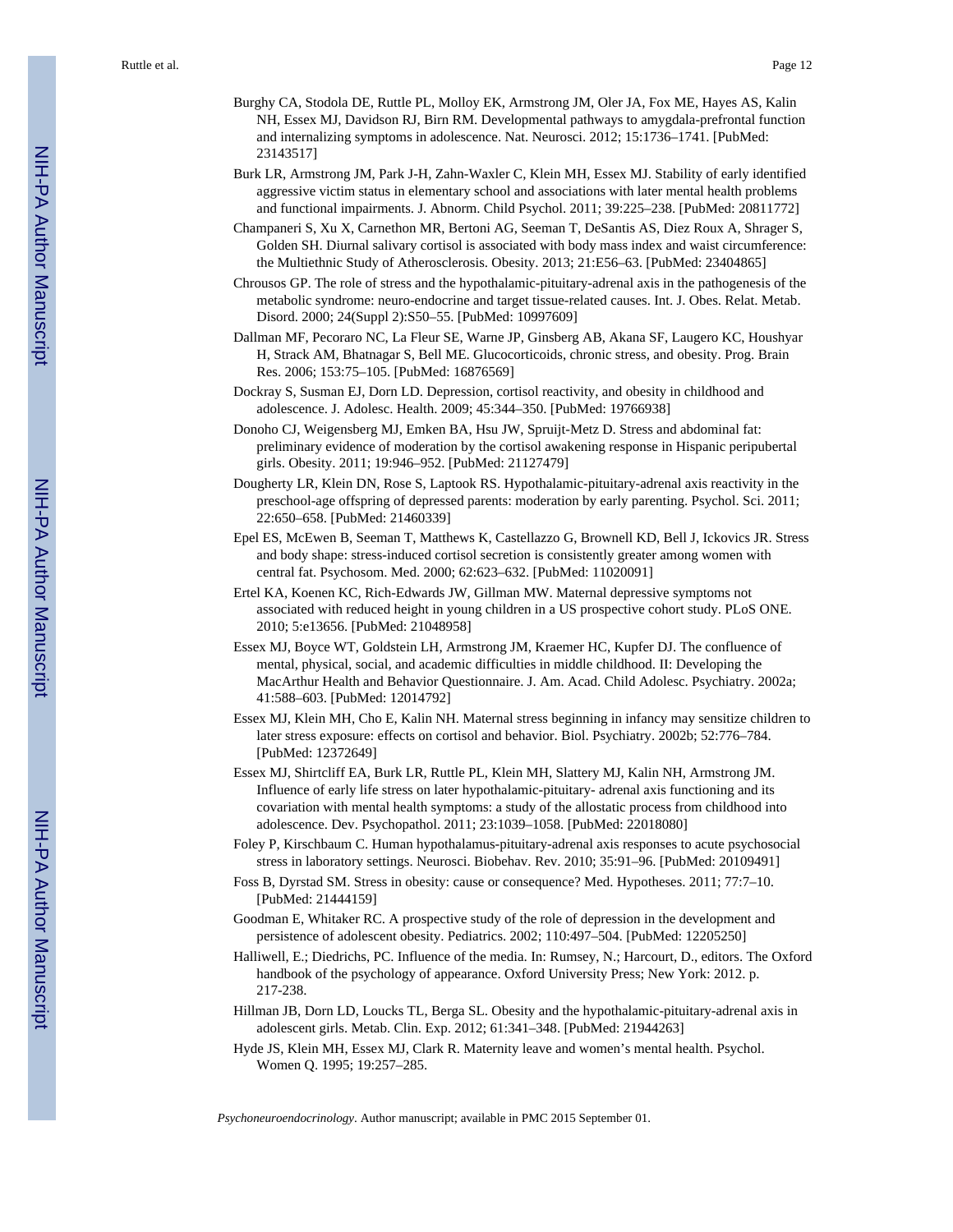- Kirschbaum C, Pirke KM, Hellhammer DH. The "Trier Social Stress Test": a tool for investigating psychobiological stress responses in a laboratory setting. Neuropsychobiology. 1993; 28:76–81. [PubMed: 8255414]
- Kraak VI, Story M. A public health perspective on healthy lifestyles and public-private partnerships for global childhood obesity prevention. J. Am. Diet. Assoc. 2010; 110:192–200. [PubMed: 20102845]
- Kumari M, Chandola T, Brunner E, Kivimaki M. A nonlinear relationship of generalized and central obesity with diurnal cortisol secretion in the Whitehall II study. J. Clin. Endocrinol. Metab. 2010; 95:4415–4423. [PubMed: 20591984]
- Lampard AM, Franckle RL, Davison KK. Maternal depression and childhood obesity: A systematic review. Prev. Med. 2014; 59:60–67. [PubMed: 24291685]
- Larsson CA, Gullberg B, Råstam L, Lindblad U. Salivary cortisol differs with age and sex and shows inverse associations with WHR in Swedish women: a cross-sectional study. BMC Endocr. Disord. 2009; 9:16. [PubMed: 19545400]
- Matchock RL, Dorn LD, Susman EJ. Diurnal and seasonal cortisol, testosterone, and DHEA rhythms in boys and girls during puberty. Chronobiol. Int. 2007; 24:969–990. [PubMed: 17994350]
- Morris NM, Udry JR. Validation of a self-administered instrument to assess stage of adolescent development. J. Youth Adolesc. 1980; 9:271–280. [PubMed: 24318082]
- Nieuwenhuizen AG, Rutters F. The hypothalamic-pituitary-adrenal-axis in the regulation of energy balance. Physiol. Behav. 2008; 94:169–177. [PubMed: 18275977]
- Ogden CL, Kuczmarski RJ, Flegal KM, Mei Z, Guo S, Wei R, Grummer-Strawn LM, Curtin LR, Roche AF, Johnson CL. Centers for Disease Control and Prevention 2000 growth charts for the United States: improvements to the 1977 National Center for Health Statistics version. Pediatrics. 2002; 109:45–60. [PubMed: 11773541]
- Pasquali R. The hypothalamic-pituitary-adrenal axis and sex hormones in chronic stress and obesity: pathophysiological and clinical aspects. Ann. N. Y. Acad. Sci. 2012; 1264:20–35. [PubMed: 22612409]
- Petersen AC, Crockett LJ, Richards M, Boxer A. A self-report measure of pubertal status: reliability, validity, and initial norms. J. Youth Adolesc. 1988; 17:117–133. [PubMed: 24277579]
- Phillips AC, Roseboom TJ, Carroll D, de Rooij SR. Cardiovascular and cortisol reactions to acute psychological stress and adiposity: cross-sectional and prospective associations in the Dutch Famine Birth Cohort Study. Psychosom. Med. 2012; 74:699–710. [PubMed: 22822233]
- Pruessner JC, Kirschbaum C, Meinlschmid G, Hellhammer DH. Two formulas for computation of the area under the curve represent measures of total hormone concentration versus time-dependent change. Psychoneuroendocrinology. 2003; 28:916–931. [PubMed: 12892658]
- Radloff LS. The CES-D Scale: a self-report depression scale for research in the general population. Appl. Psychol. Meas. 1977; 1:385–401.
- Ranjit N, Young EA, Raghunathan TE, Kaplan GA. Modeling cortisol rhythms in a population-based study. Psychoneuroendocrinology. 2005; 30:615–624. [PubMed: 15854778]
- Ruttle PL, Javaras KN, Klein MH, Armstrong JM, Burk LR, Essex MJ. Concurrent and longitudinal associations between diurnal cortisol and body mass index across adolescence. J. Adolesc. Health. 2013a; 52:731–737. [PubMed: 23402983]
- Ruttle PL, Shirtcliff EA, Armstrong JM, Klein MH, Essex MJ. Neuroendocrine coupling across adolescence and the longitudinal influence of early life stress. Dev. Psychobiol. 2013b Advance online publication. doi:10.1002/dev.21138.
- Ruttle PL, Shirtcliff EA, Serbin LA, Ben-Dat Fisher D, Stack DM, Schwartzman AE. Disentangling psychobiological mechanisms underlying internalizing and externalizing behaviors in youth: longitudinal and concurrent associations with cortisol. Horm. Behav. 2011; 59:123–132. [PubMed: 21056565]
- Shirtcliff EA, Allison AL, Armstrong JM, Slattery MJ, Kalin NH, Essex MJ. Longitudinal stability and developmental properties of salivary cortisol levels and circadian rhythms from childhood to adolescence. Dev. Psychobiol. 2012; 54:493–502. [PubMed: 21953537]
- Spencer SJ, Tilbrook A. The glucocorticoid contribution to obesity. Stress. 2011; 14:233–246. [PubMed: 21294656]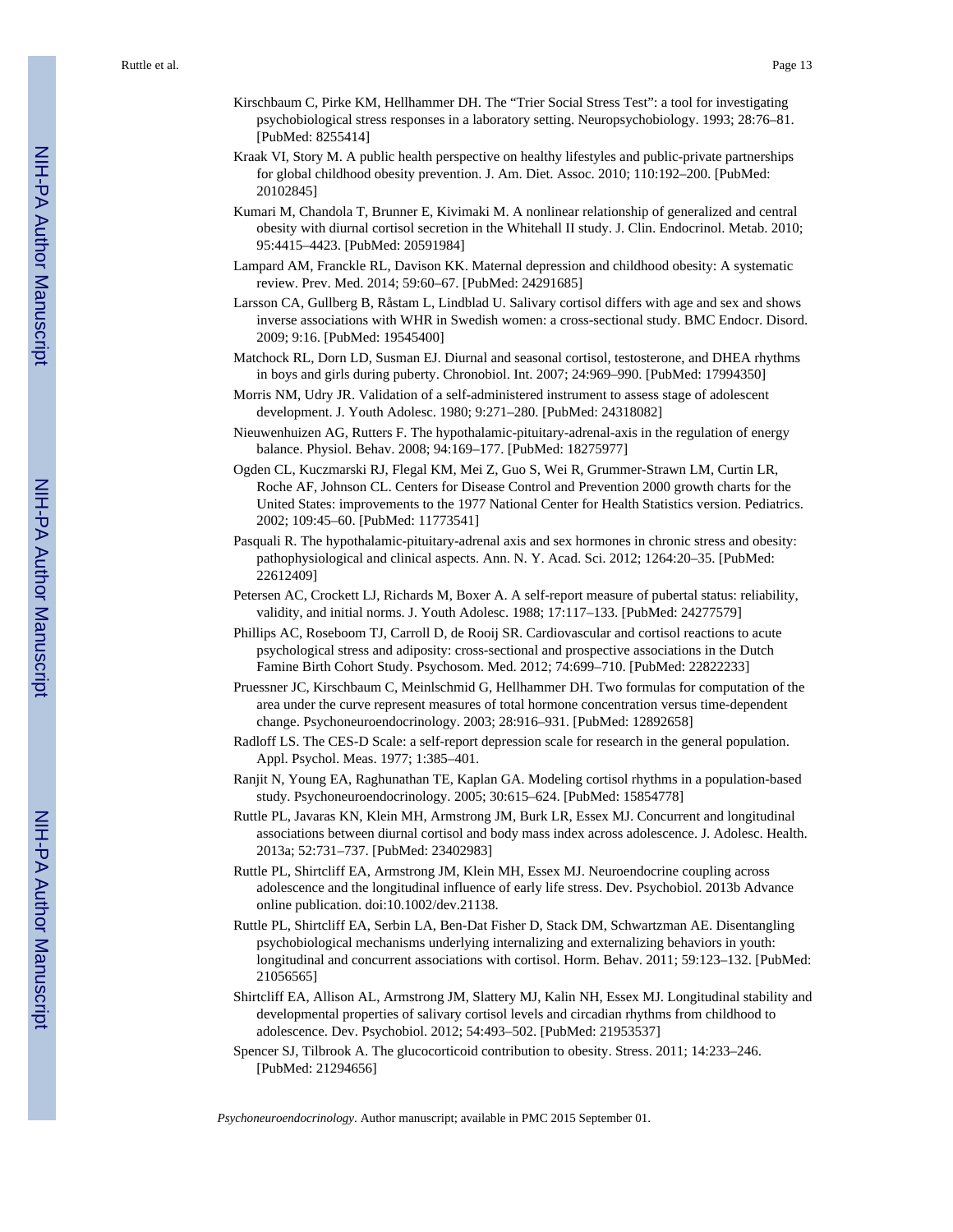Walker BR, Soderberg S, Lindahl B, Olsson T. Independent effects of obesity and cortisol in predicting cardiovascular risk factors in men and women. J. Intern. Med. 2000; 247:198–204. [PubMed: 10692082]

Wallerius S, Rosmond R, Ljung T, Holm G, Björntorp P. Rise in morning saliva cortisol is associated with abdominal obesity in men: a preliminary report. J. Endocrinol. Invest. 2003; 26:616–619. [PubMed: 14594110]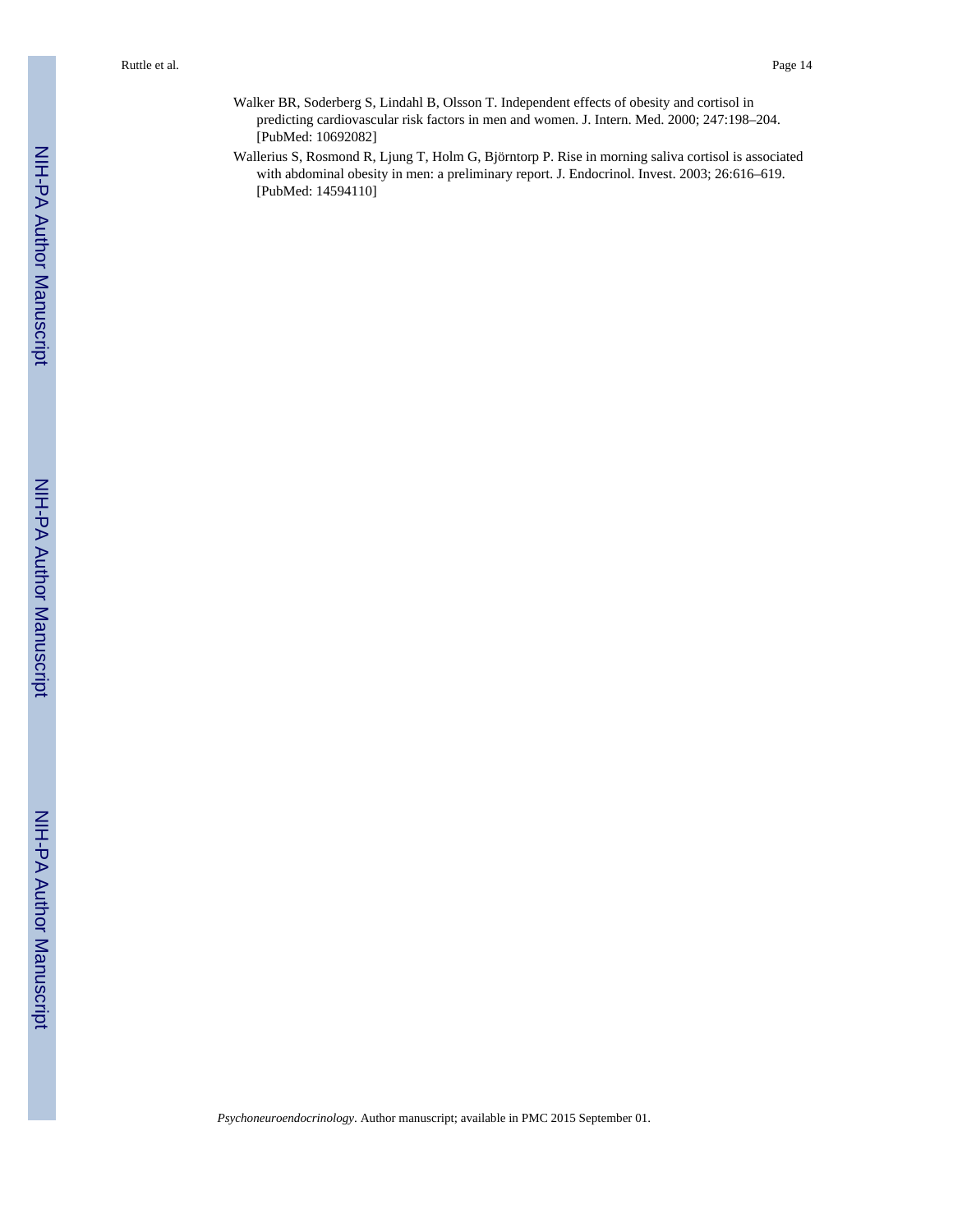Ruttle et al. Page 15



**Figure 1.** Mean (SE) log-transformed cortisol levels across the TSST paradigm.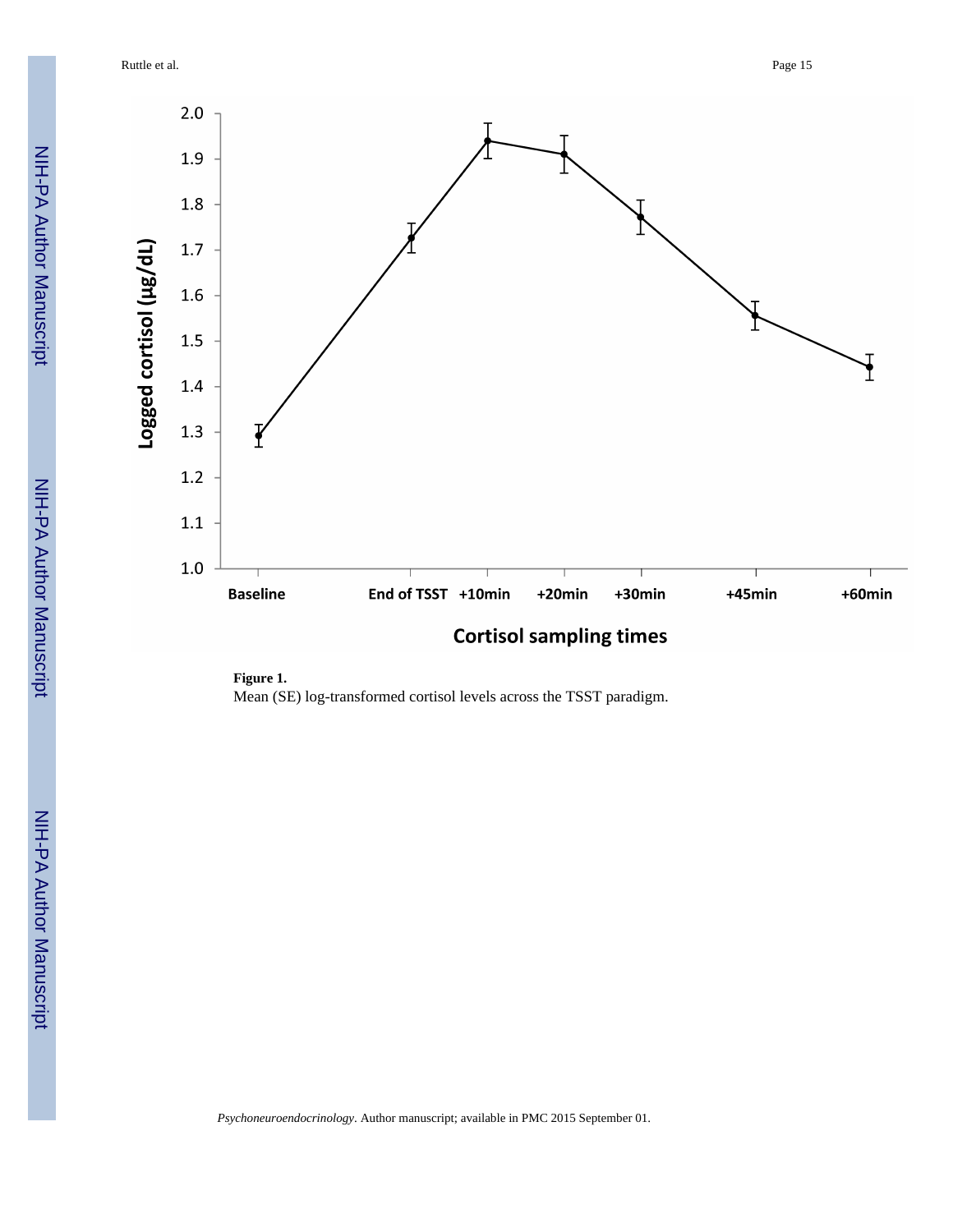Ruttle et al. Page 16



# **Figure 2.**

Three-way interaction of sex, early maternal depression, and longitudinal morning cortisol predicting age 18 BMI. Maternal depression and morning cortisol scores are plotted at 1SD above and below the mean.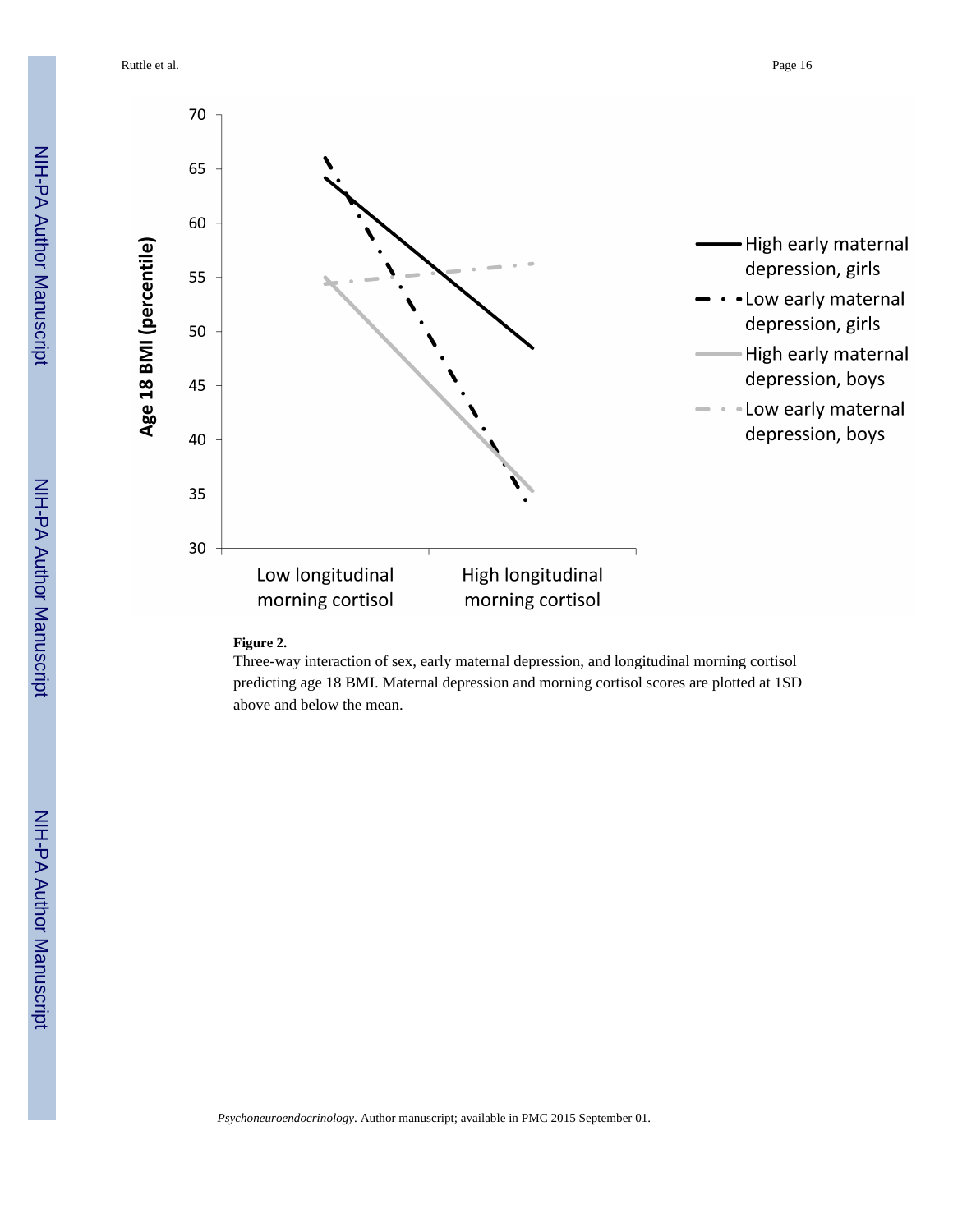|                              | <b>Descriptive Statistics</b> |           |                     |                                       | <b>Partial correlations</b>     |                                        |            |                                 |
|------------------------------|-------------------------------|-----------|---------------------|---------------------------------------|---------------------------------|----------------------------------------|------------|---------------------------------|
| <b>Variables</b>             | Mean                          | <b>SD</b> | Morning<br>cortisol | <b>TSST</b><br>cortisol<br>reactivity | <b>TSST</b><br>cortisol<br>AUCg | <b>TSST</b><br>cortisol<br><b>AUCi</b> | <b>Sex</b> | Early<br>maternal<br>depression |
| 1. BMI (percentile)          | 60.49                         | 28.42     | $-.16*$             | $.21***$                              | .02                             | $.17*$                                 | $-.00$     | .05                             |
| 2. Morning cortisol          | 1.22                          | 0.02      |                     | $-.02$                                | .11                             | $-.03$                                 | $.19***$   | $-.01$                          |
| 3. TSST cortisol reactivity  | 0.65                          | 0.62      |                     |                                       | $.62***$                        | $.96***$                               | .01        | $-.04$                          |
| 4. TSST cortisol AUCg        | 155.00                        | 39.94     |                     |                                       |                                 | $.62***$                               | $-.13*$    | .02                             |
| 5. TSST cortisol AUCi        | 33.55                         | 40.88     |                     |                                       |                                 |                                        | .05        | $-.03$                          |
| 6. Sex                       | 0.54                          | 0.50      |                     |                                       |                                 |                                        |            | $-.07$                          |
| 7. Early maternal depression | 6.83                          | 5.41      |                     |                                       |                                 |                                        |            |                                 |

| Table 1                                                                                      |  |
|----------------------------------------------------------------------------------------------|--|
| <b>Descriptive Statistics and Partial Correlations among Outcome and Predictor Variables</b> |  |

Note: Correlations use centered predictors and partial out the effect of early pubertal development, age 18 depression symptoms, age 18 oral contraceptive usage, and TSST location. Sex was coded as −0.5 for males and +0.5 for females.

*\* p*  $.05$ ;

*\*\**  $.01;$ 

*\*\*\**p ≤ .001

NIH-PA Author Manuscript

NIH-PA Author Manuscript